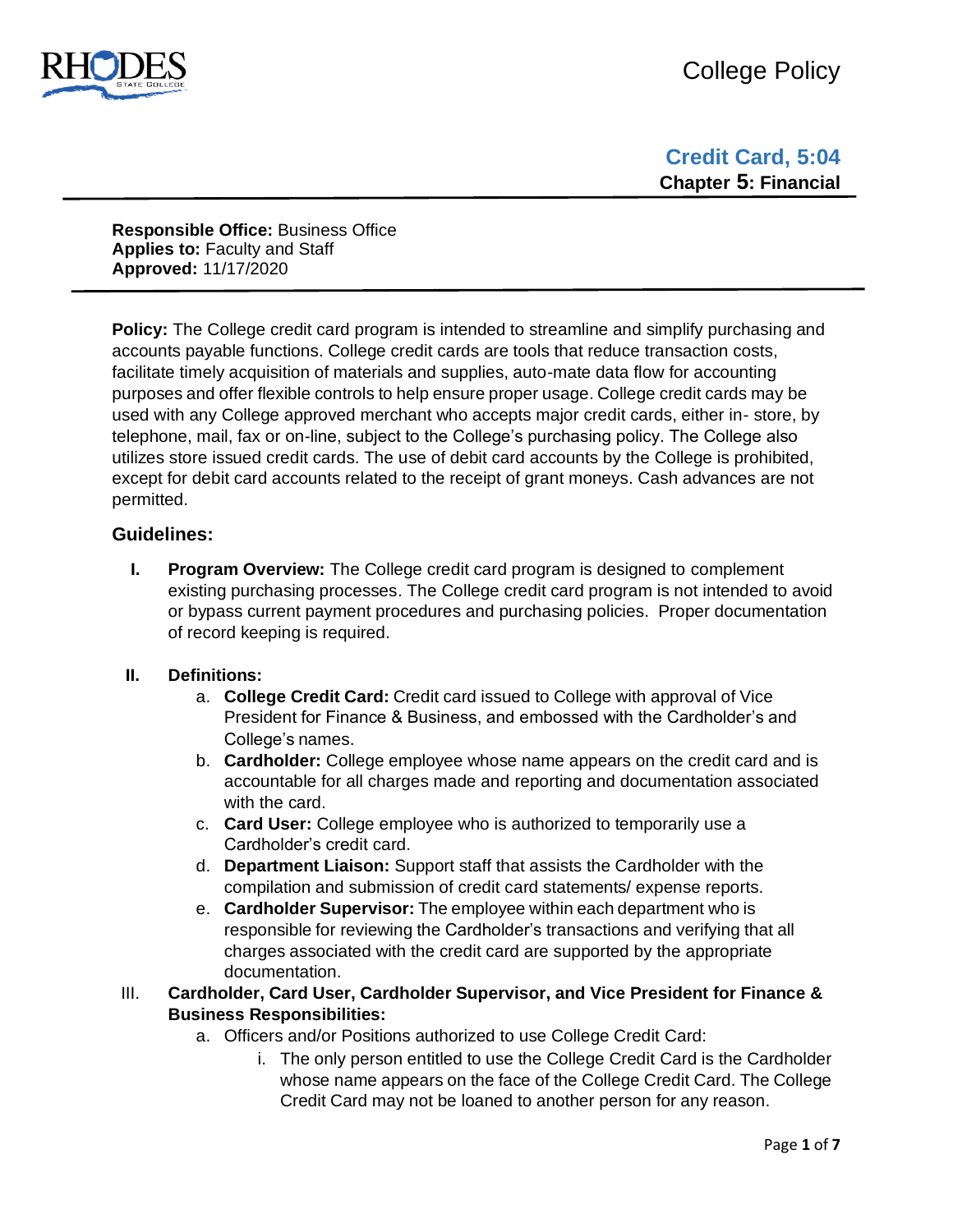

- b. Card holder and/or Card User Responsibilities:
	- i. It is the Cardholder's responsibility to ensure that the College Credit Card is used within the stated guidelines of this and other College policies relating to the expenditure of College funds.
	- ii. Cardholder must notify associated banks/card companies immediately if the College Credit Card is lost or stolen, and notify the College's Business Office of the same at the first opportunity during normal business hours.
	- iii. Cardholder is the only person authorized to approve charges made against his/ her card.
	- iv. Cardholder and Card User shall use the College Credit Card for approved, official college business purchases only.
	- v. Cardholder and Card User shall not use the College Credit Card to charge personal purchases. Use of the College Credit Card for personal purchases will be subject to disciplinary actions.
	- vi. Cardholder and Card User must obtain receipts for all College Credit Card purchases and maintain proper supporting documentation. Every receipt requires documentation explaining how the purchase relates to College business.
	- vii. Cardholder must return the College Credit Card immediately upon request of the College or upon termination of employment (including retirement).
	- viii. Cardholder must notify the College's Business Office if the Cardholder changes departments.
	- ix. Cardholder and Card User must follow College policies and procedures regarding use of the College Credit Card, including timely submission of statements and receipts. While the compilation and submission of credit card statements and expense reports may be delegated to a Department Liaison, **the responsibility for compliance with applicable College policies and procedures remains with the Cardholder.**
	- x. Only the Cardholder may sign his/ her own College Credit Card statement and may not delegate this responsibility.
	- xi. Failure to follow this and other applicable College policies will result in suspension or revocation of the use of the College Credit Card, additional taxable income to the Cardholder and/or Card User being reported on Form W-2, and/ or other disciplinary actions.
- c. Cardholder Supervisor Responsibilities:
	- i. Reviews and signs College Credit Card statements of the Cardholder. The Cardholder Supervisor signature indicates that he/ she has reviewed the statement for compliance with College policy and it is correct, complete and that the expenditures are approved for the business purpose indicated. If the Supervisor cannot determine the business purpose from the statement, the Supervisor should not sign the statement and should instead return the statement to the Cardholder or Card User for correction or additional documentation.
- d. Fiscal Officer/Vice President for Finance & Business Responsibilities:
	- i. The Fiscal Officer must file an annual report with the College's Board of Trustees concerning all rewards the College derives from College Credit Card accounts.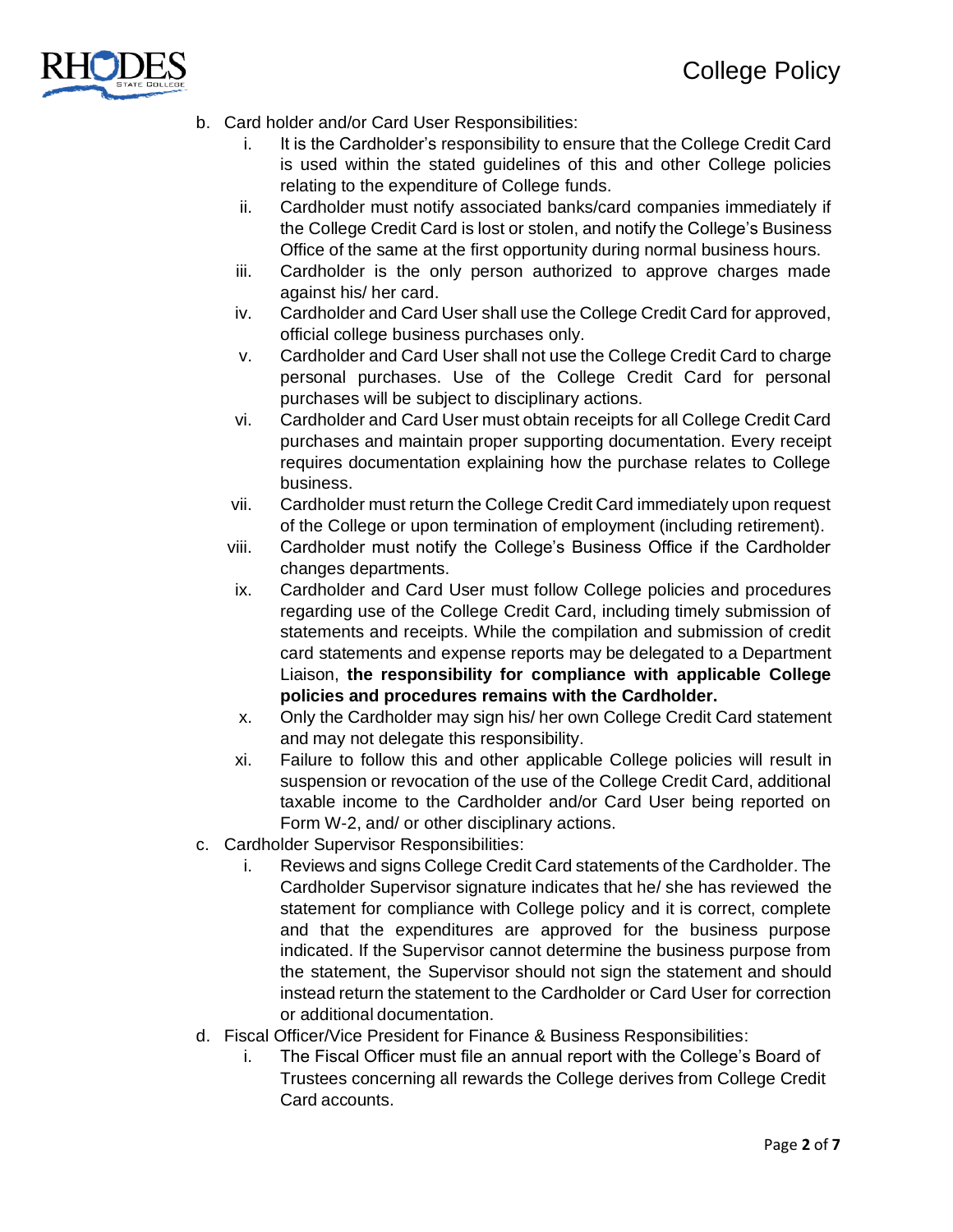

- ii. The Fiscal Officer will audit use of all College Credit Cards at least quarterly and take appropriate action on any discrepancies found, including reporting of discrepancies to the Cardholder Supervisor.
- iii. The Fiscal Officer will retain general possession and control of all College Credit Card accounts or presentation instruments related to an account, such as credit cards and checks.
- iv. The Fiscal Officer will assign College Credit Cards to authorized Cardholders consistent with this policy.

# **IV. Card Types, Limits, and Eligibility for Issuance (table follows):**

| Card / Type                                                                                                                                               | Limits                                                                                                                                             | <b>Eligibility Considerations</b>                                                                                     |  |  |
|-----------------------------------------------------------------------------------------------------------------------------------------------------------|----------------------------------------------------------------------------------------------------------------------------------------------------|-----------------------------------------------------------------------------------------------------------------------|--|--|
| Sam's Club Credit Card                                                                                                                                    | \$7,000                                                                                                                                            | These cards can only be obtained with<br>authorization of the College's Vice<br>President for Finance & Business      |  |  |
| Walmart Credit Card                                                                                                                                       | \$4,500                                                                                                                                            | These cards can only be obtained with<br>٠<br>authorization of the College's Vice<br>President for Finance & Business |  |  |
| Department Card -<br>Issued to departments for purchases of<br>goods/services necessary to conduct college<br>business.                                   | Card Limit – varies based<br>upon needs and availability of<br>credit limit.                                                                       | Issued in a departments name and<br>administered by a card manager.<br>Tracking log required                          |  |  |
| Individual Card -<br>Issued to faculty/staff for the procurement of<br>goods, services, and travel expenditures<br>necessary to conduct College business. | Transaction Limit – Based on<br>the employee signing<br>authority.<br>Card Limit – varies based<br>upon needs and availability of<br>credit limit. | Issued in an employee name and<br>administered by a card manager.<br>Tracking log required                            |  |  |

# **V. Restrictions on Use**

- a. The College Credit Card is not a personal credit card and remains the property of Rhodes State College. The liability for all outstanding charges on the card is with the College. Therefore, the credit card must only be used for purchases required in the normal course of business and comply with all College purchasing policies.
- b. Cardholders and Card Users may not use the College Credit Card for personal purchases with the intent of reimbursing the College at a later date. Personal use of the College Credit Card may result in disciplinary action, including possible termination of employment.
- c. The College Credit Card may not be used in the College Bookstore, Duplication & Mail Center, or any of the College's Food Service dining outlets.

### **VI. Misuse**

- a. The College will seek restitution from College employees for inappropriate or fraudulent charges on the College Credit Card, and all costs associated with such improper use. In addition, College employees who are found to have inappropriately used the College Credit Card will be required to reimburse the College for all costs associated with such improper use.
- b. Misuse of the College Credit Card, as determined in the sole discretion of the College, will result in revocation of the College employee's College Credit Card and disciplinary action up to and including termination of employment from the College.
- c. The College reserves the right to close a credit card account if (a) the Cardholder moves to a new position in which the College Credit Card is not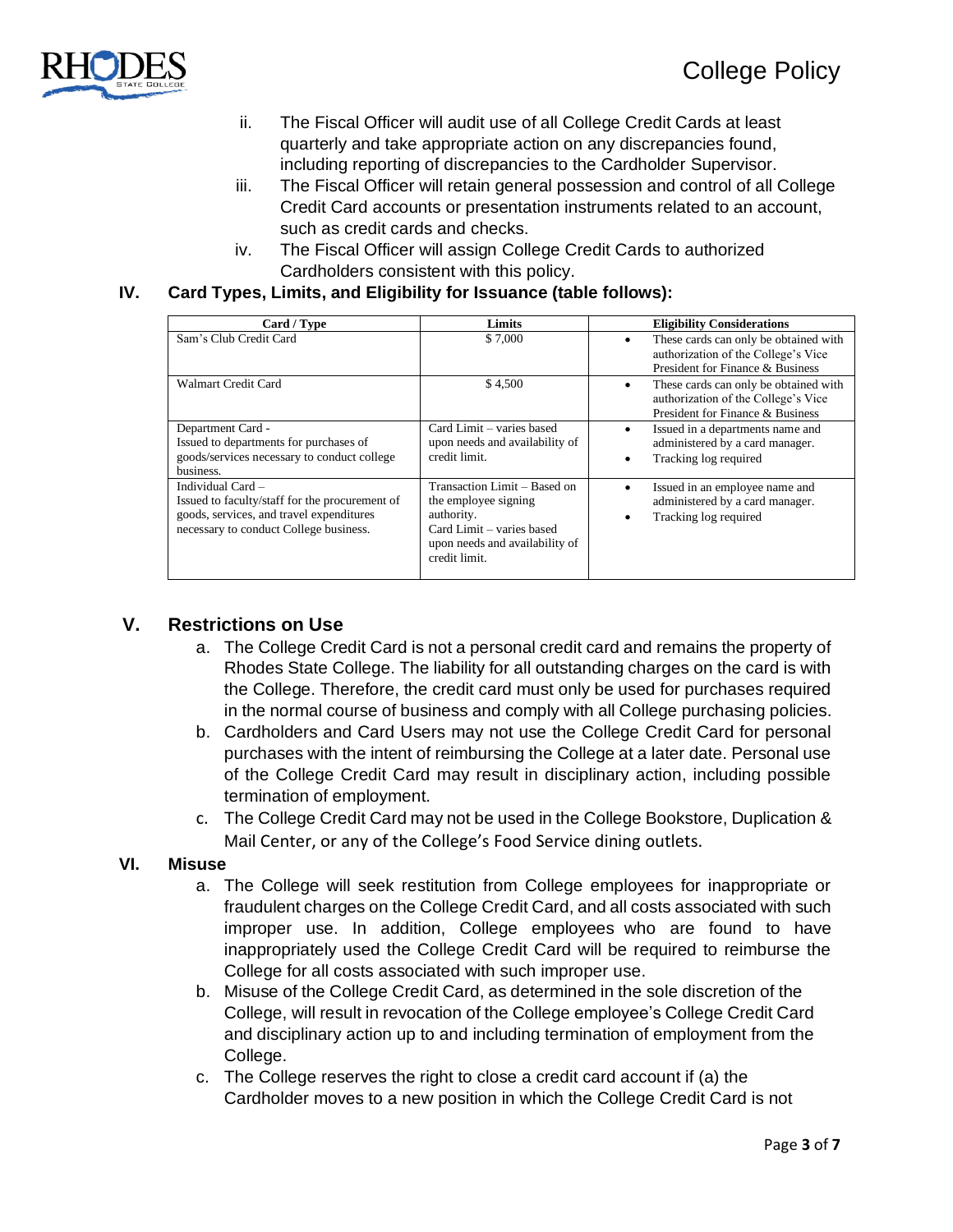

required and/or assumes different duties that do not require use or management of the College Credit Card, (b) the College terminates the Cardholder's employment, (c) the Cardholder resigns or retires, (d) the College Credit Card is used to purchase any substance, material, or service that violates College policy, and/or federal, state, or local law or regulation, (e) the Cardholder allows the College Credit Card to be used by another individual, (f) the Cardholder (or Card User) splits a purchase to circumvent the spending limits of the College Credit Card, (g) the Cardholder (or Card User) uses another Cardholder's College Credit Card to circumvent the purchase limit assigned to either Cardholder or the limitations of the College Credit Card, (h) the Cardholder (or Card user) fails to provide receipts and supporting documentation to support monthly reconciliations by the due date, (i) the Cardholder (or Card User) fails to provide, when requested, information about any specific purchase, or (j) the Cardholder (or Card User) does not adhere to all College purchasing policies

# **VII. Security & Storage**

- a. The College Credit Card must be stored in a secure location when not in use.
- b. The College Credit Card account number shall not be disclosed except as permitted for official College business purposes. College employees with access to a College Credit Card or any documentation showing a College Credit Card account number must protect the account number from fraud or any other inappropriate use.

### **VIII. Obtaining a College Credit Card**

- a. To obtain a College Credit Card, a member of the President's Cabinet must submit a written request to the College's Vice President for Finance & Business. The Vice President, in consultation with the President, will determine whether to assign a College Credit Card to an authorized Cardholder consistent with this policy.
- b. Cardholders and Card Users must complete required training applicable to the College Credit Card prior to issuance of the card. The training will be provided by the College's Business Office.
- c. Issuance of a College Credit Card is a privilege and every reasonable effort must be made to ensure that funds are used responsibly and in a manner consistent with the College's mission, applicable laws and ethical practices

#### **IX. Lost, Misplaced, Stolen, or Fraudulently Used Cards**

a. Cardholders are required to immediately report any lost or stolen College Credit Card or fraudulent activity to the associated banks/merchants/card companies which are listed below.

| <b>Credit Card</b>    | <b>Phone Number</b> |
|-----------------------|---------------------|
| Bank of America (BOA) | 800-732-9194        |
| SAM's Club            | 800-203-5764        |
| Walmart               | 877-294-7880        |

Cardholders must also email this information to the College's Vice President for Finance & Business. Local or campus police should be notified as applicable.

b. The Cardholder is responsible for monitoring College Credit Card usage to prevent fraud. If spending trends vary from the normal pattern or fraudulent use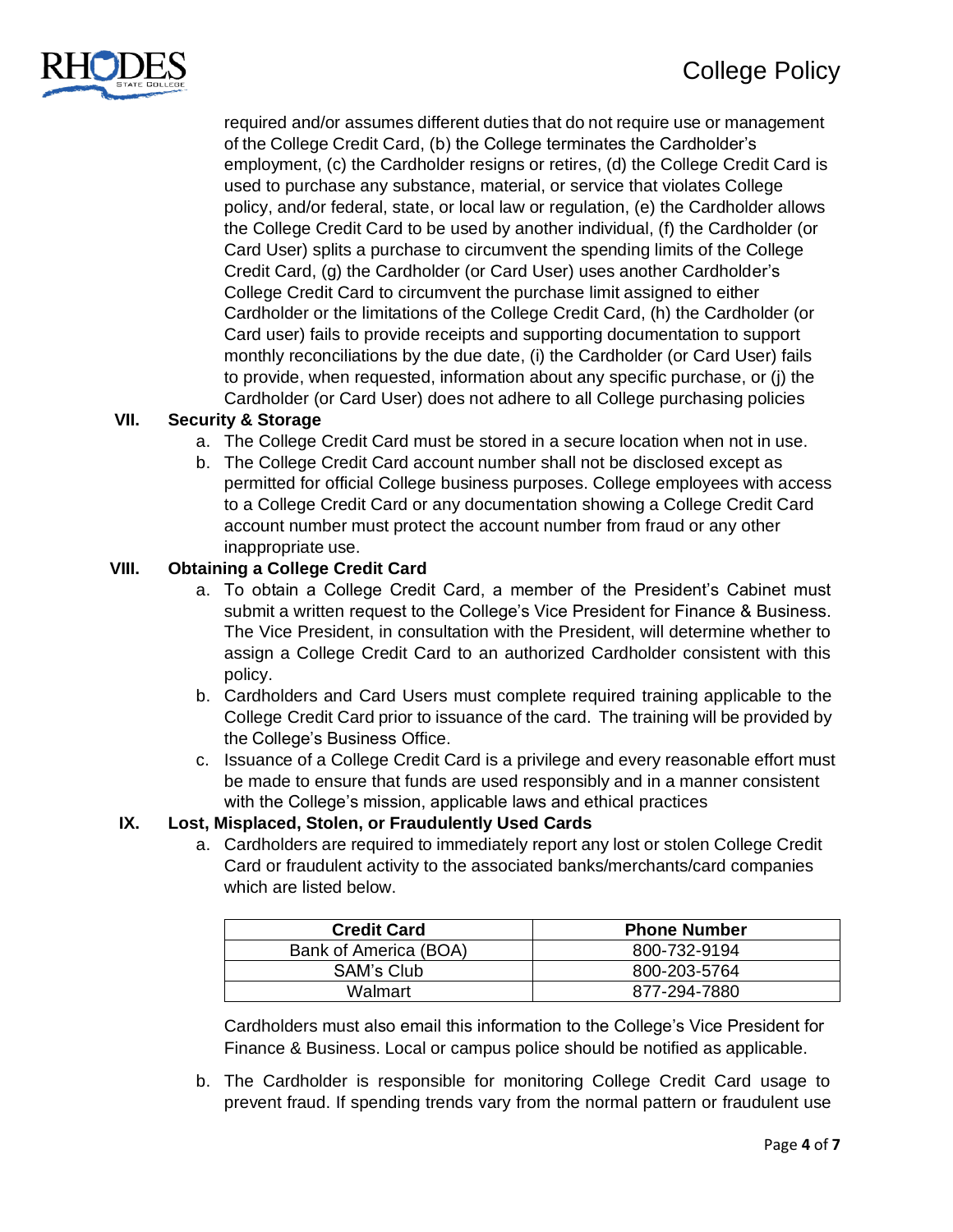

is detected or suspected by the associated bank/card company, the College Credit Card will be immediately blocked from further use. Cardholders must email this information to the College's Vice President for Finance & Business.

### **II. Additional Administration & Procedures**

- a. Business Office Administrative Responsibilities
	- i. Assists the Cardholder with following administrative tasks related to the College Credit Card:
		- a) Reviews and verifies the vendor receipts to ensure that they match the transactions listed on the individual statement.
		- b) Verifies appropriate expenses allocations so that each purchase transaction has the correct accounting information and a specific business purchase for each item.
	- ii. Attempts to resolve any disputes with a vendor and/or the associated banks/card companies not resolved by Cardholder.
	- iii. Assists Cardholders with erroneous declines and emergency transactions after they have contacted the associated banks/card companies directly.
	- iv. Downloads monthly College Credit Card charges to College.
	- v. Assist with activating and deactivating a College Credit Card.
	- vi. Provides all College Credit Card online program administrative maintenance.
	- vii. Provides training to Cardholders.
	- viii. Audits College Credit Card use and charges with regard to compliance with credit card and College policies.
- b. Due Dates for Card Statements and Supporting Documentation
	- i. By the end of each month, Cardholders must submit that month's College Credit Card statements, along with required Cardholder and Cardholder Supervisor signatures and all original receipts and supporting documents (as described below in Section 11.F.), to the College's Business Office.
	- ii. Notwithstanding the requirement in section 11.B.1., it is strongly recommended and considered best practice that Cardholders review their College Credit Card transactions on weekly basis, providing to the Business Office supporting documentation upon receipt.
	- iii. Cardholders should consider planned absences and travel schedules and plan accordingly to meet the above stated deadlines, including making sure all supporting documentation is submitted timely to Business Office. **Cardholders that do not meet the deadlines may lose their College Credit Card privileges.** Cardholders, Cardholder Supervisors, and Vice Presidents will be notified of delinquent statements and receipts.

### **III. Missing Documentation**

a. Original receipts are required for all College Credit Card transactions. In the event that a receipt is lost, Cardholder and/or Card User should make every attempt to contact the vendor for a duplicate receipt. If a duplicate receipt cannot be obtained, Cardholder should contact the College's Business Office for further procedures.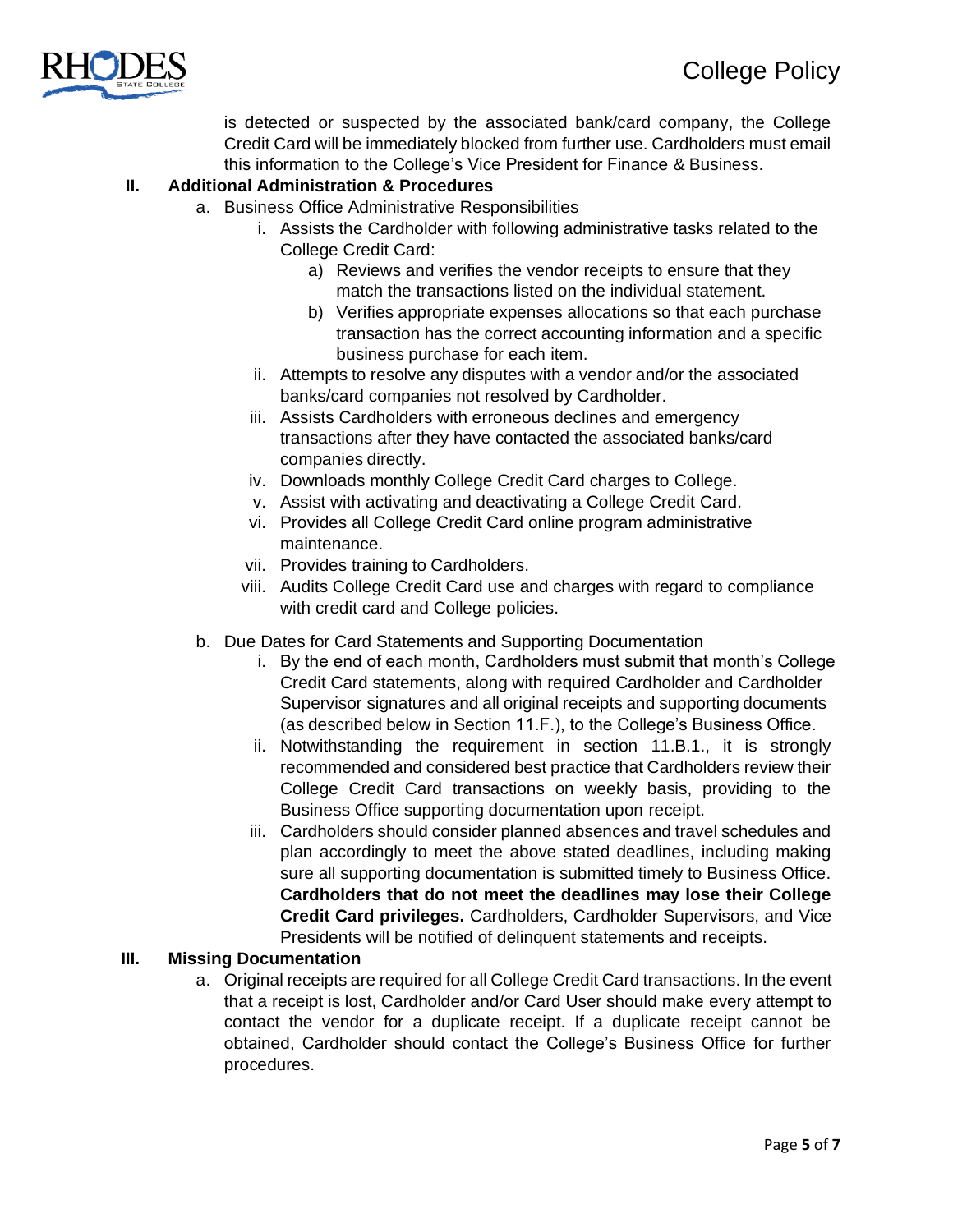

b. The College reserves the right to revoke College Credit Card privileges and may require the Cardholder and/or Card User to reimburse the College for the transaction in which a receipt cannot be produced.

# **IV. Purchase Returns and Credits**

a. Vendors may issue credits to the individual College Credit Card account for any item they have agreed to accept for a return. This credit should appear on a subsequent College Credit Card statement. Under no circumstances should a Cardholder (or Card User) accept cash in lieu of a credit to the College Credit Card account.

# **V. Erroneous Declines**

a. Should a vendor decline a College Credit Card, the Cardholder and/or Card User must immediately contact the College's Business Office. The Business Officer will assist the Cardholder and/or Card User with contacting the associated bank/card company regarding the decline.

# **VI. Supporting Documentation**

- a. It is the Cardholder's responsibility to gather and retain supporting documentation for card purchases. This documentation will take the form of a supplier produced document that contains detailed information regarding the transaction. This includes cash register receipts, charge slips, invoices, and/or computer screen prints. The documentation should always contain the following information:
	- i. Merchant name and address
	- ii. Unit prices
	- iii. Transaction total amount
	- iv. Transaction date
	- v. Transaction details: item description(s), quantities ordered and received
- b. Transactions that relate to travel, food or entertainment must have supporting documentation that includes:
	- i. The name of participants: for large groups, the name of the group is acceptable
	- ii. Date and location (likely already provided on the receipt)
	- iii. The business purpose of the expense
	- iv. Purchases for gasoline must indicate a rental or college vehicle

# **VII. Unresolved Disputes and Billing Errors**

- a. The Cardholder is responsible for contacting the vendor to resolve any disputed charges or billing errors within 30 days of the College Credit Card statement date. If the matter is not resolved with the vendor, the Cardholder/Departmental Liaison must contact the College's Business Office for further procedures.
- b. If a Cardholder is unable to reach an agreement with the vendor, a formal dispute must be filed with the associated bank/card company within 30 days of the College Credit Card statement date.

### **VIII. Sales Tax**

- a. The College does not pay sales tax or use tax in Ohio and other states that have a sales tax exemption.
- b. Cardholders and Card Users are responsible for ensuring that tax is not charged and for making reasonable attempts to recover any tax charged in excess of \$10. See the College's Business Office for the State of Ohio Sales and Use Tax Blanket Exemption Certificate.